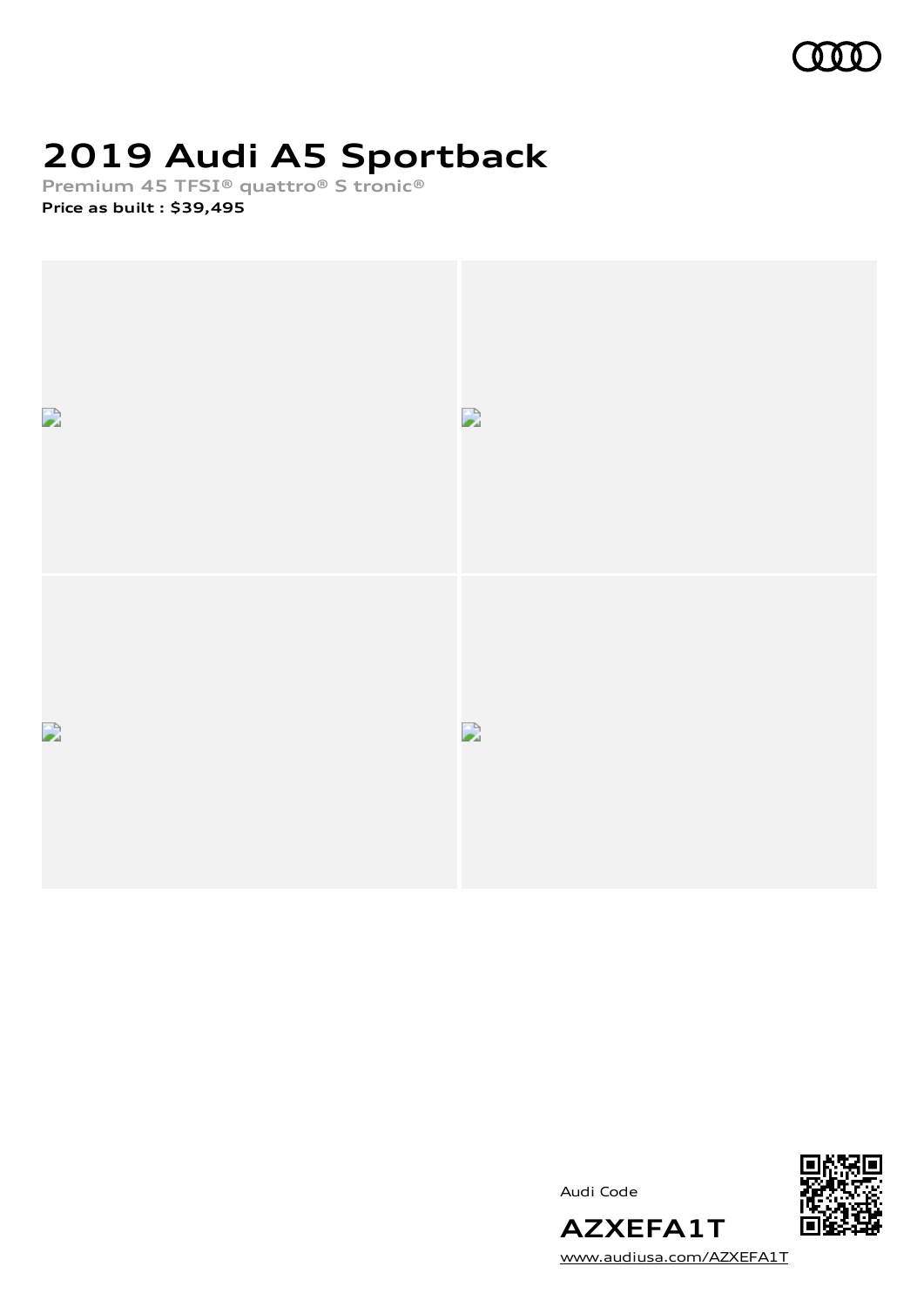# **Summary**

### **Audi 2019 Audi A5 Sportback** Premium 45 TFSI® quattro® S tronic®

**Price as buil[t](#page-10-0)** \$39,495

#### **Exterior colour**

Mythos Black metallic

### $\overline{\phantom{a}}$

#### **Further Information**

|                 | N٥           |
|-----------------|--------------|
| Mileage         | 28,422 miles |
| Type of vehicle | Used car     |

**Warranty**

#### **Interior colour**

| Seats     | Black |
|-----------|-------|
| Dashboard | Black |
| Carpet    | Black |
| Headliner | Black |

#### **Audi Code** AZXEFA1T

**Your configuration on www.audiusa.com** [www.audiusa.com/AZXEFA1T](https://www.audiusa.com/AZXEFA1T)

**Commission number** 0c6cb7440a0e09b14df8

### **Technical Specifications**

| Engine type                  | 2.0-liter four-cylinder                       |
|------------------------------|-----------------------------------------------|
| stroke                       | Displacement/Bore and 1,984/82.5 x 92.8 cc/mm |
| Torque                       | 273 lb-ft@rpm                                 |
| Top track speed              | 130 mph mph $1$                               |
| Acceleration (0 - 60<br>mph) | 5.7 seconds seconds                           |
| Recommended fuel             | Premium                                       |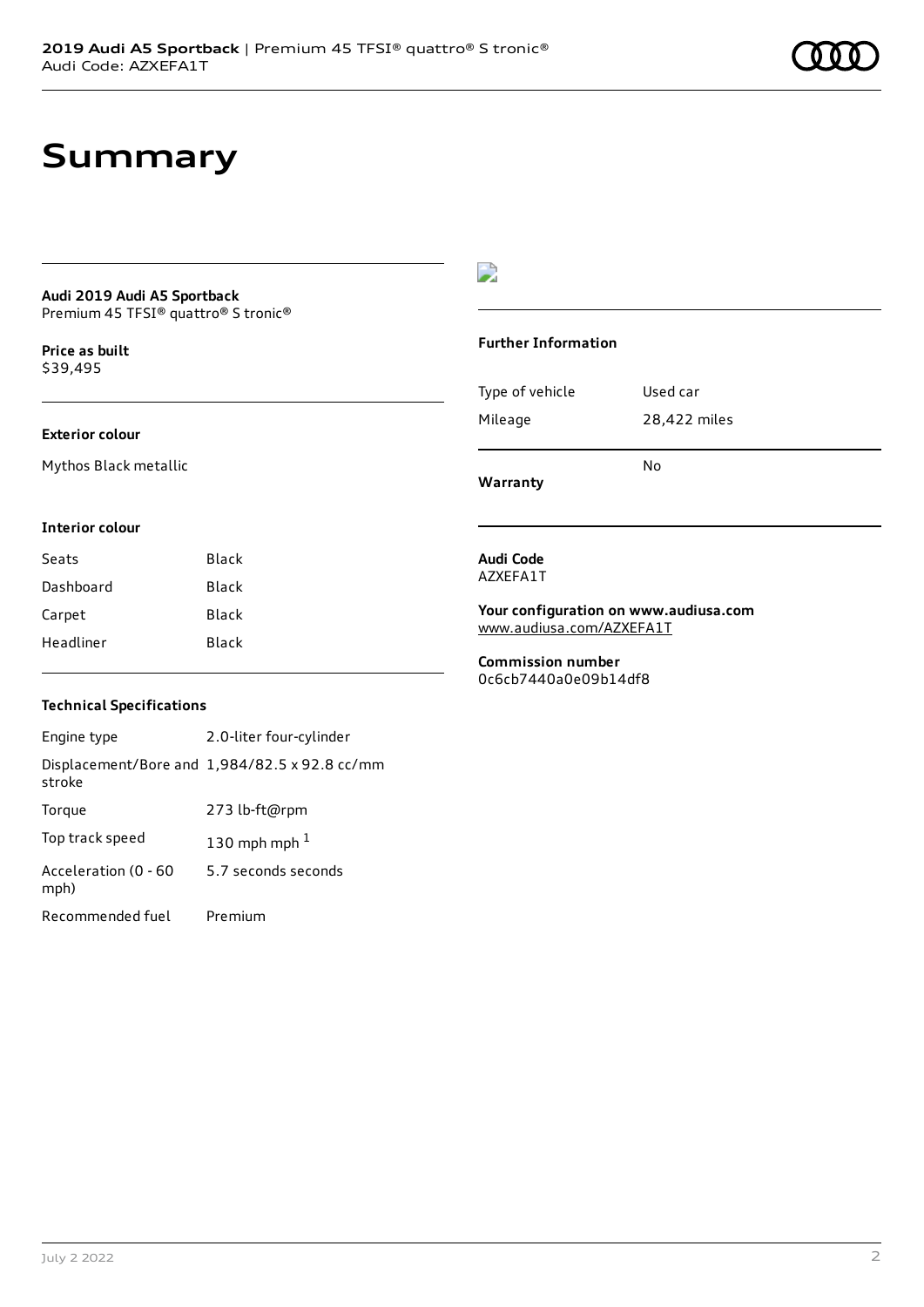# **Equipment**

Mythos Black metallic

Audi advanced key

Power-adjustable, heated exterior side mirrors with memory

S line® fender badge

18" 5-arm-star design wheels with 245/40 all-season tires

Convenience package

Aluminum door sill inlays with S badging

Aluminium Trimaran inlays

Audi pre sense® rear

Audi side assist

SiriusXM® Satellite Radio





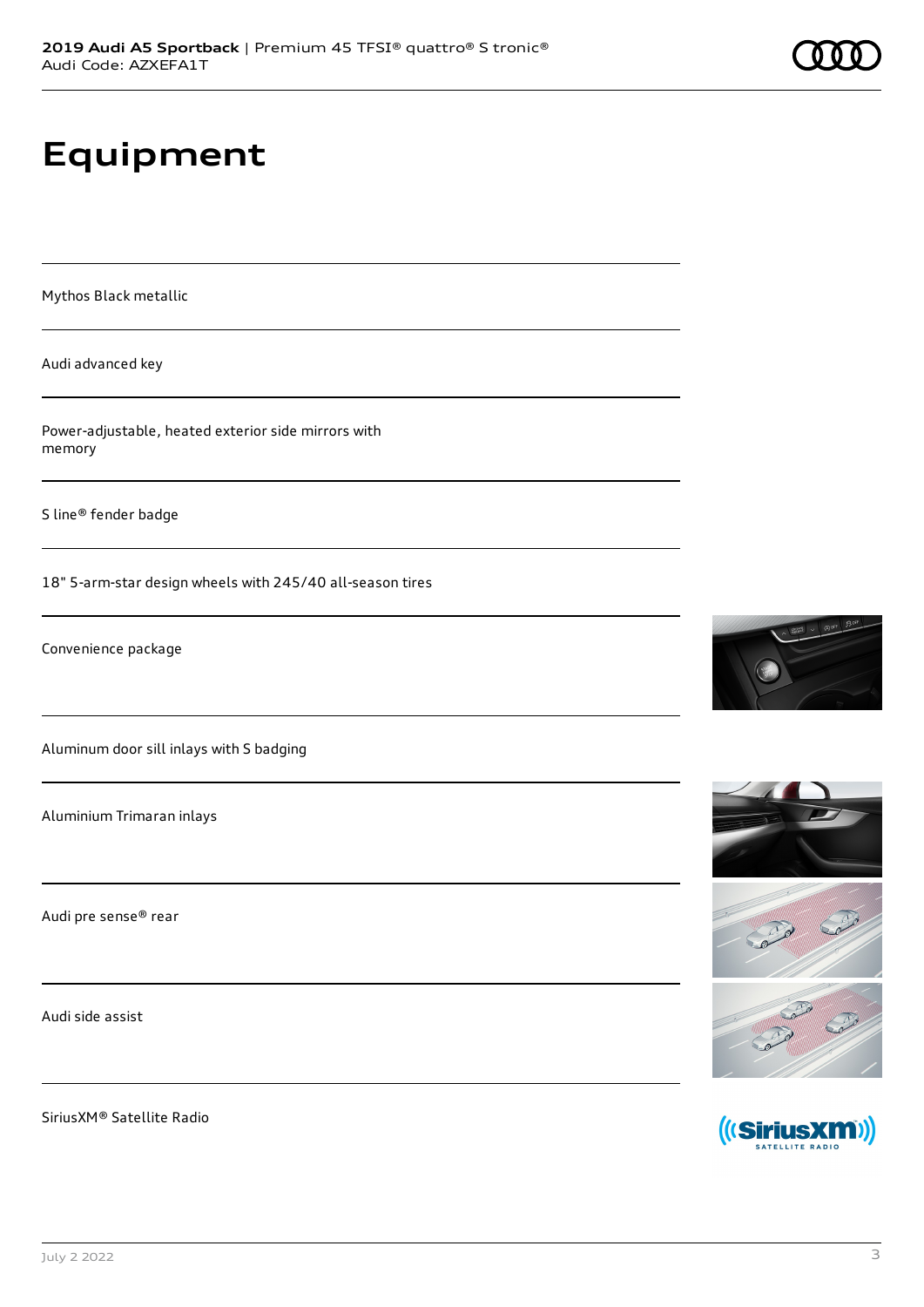# **Standard features**

### **Safety and Security**

| Driver and front-passenger advanced airbags<br>and knee airbags                   |
|-----------------------------------------------------------------------------------|
| Electromechanical parking brake                                                   |
| Cruise control with coast, resume and<br>accelerate features                      |
| Garage door opener (Homelink®)                                                    |
| Top speed electronically limited to 130 mph                                       |
| Manual child safety locks                                                         |
| Electromechanical power steering                                                  |
| Tire-pressure monitoring system                                                   |
| Front thorax side airbags and Sideguard®<br>head curtain airbags                  |
| ISOFIX child seat mounting and Top Tether<br>anchorage point for outer rear seats |
|                                                                                   |

### **Exterior**

| <b>Interior</b> |                                          |
|-----------------|------------------------------------------|
| 47B             | Aluminum trim around exterior windows    |
| 4KC             | Heat-insulating glass                    |
| 8SP             | LED taillights with dynamic turn signals |
| HU9             | 18" 245/40 all-season tires              |
| 803             | Automatic headlights                     |
| 8IT             | Full LED headlights                      |
| 1 B A           | Dynamic suspension                       |
| 1S1             | Car jack                                 |
| 0PO             | Dual exhaust outlets with chrome tips    |

### QE1 Storage package

| Interior |
|----------|
|----------|

| 3FB  | Panoramic sunroof                                                                   |
|------|-------------------------------------------------------------------------------------|
| 6NQ  | Black cloth headliner                                                               |
| 9AQ  | Three-zone automatic climate control                                                |
| 41 7 | Auto-dimming interior rear view mirror with<br>digital compass                      |
| QQ1  | LED interior lighting package                                                       |
| 1 XW | Three-spoke multifunction steering wheel                                            |
| 6E3  | Front center armrest                                                                |
| 4E7  | Power tailgate                                                                      |
| 5XF  | Driver and front-passenger extendable sun<br>visors with illuminated vanity mirrors |
| 3NT  | Split folding 40:20:40 rear seatbacks                                               |
| N1F  | Leather seating surfaces                                                            |
| 4A3  | Heated front seats                                                                  |

### **Infotainment and Driver Assistance**

| 6K8 | Audi pre sense® basic and Audi pre sense®<br>city                                                         |
|-----|-----------------------------------------------------------------------------------------------------------|
| 2H1 | Audi drive select                                                                                         |
| IW3 | Audi connect CARE assistance and security<br>services                                                     |
| UI2 | Audi smartphone interface including Apple<br>CarPlay® and Google™ Android Auto™ for<br>compatible devices |
| KA2 | Rear view camera                                                                                          |
| 9VD | Audi sound system                                                                                         |
| 9S7 | Color driver information system                                                                           |
| 7UH | Connectivity package                                                                                      |
| I8S | MMI® radio                                                                                                |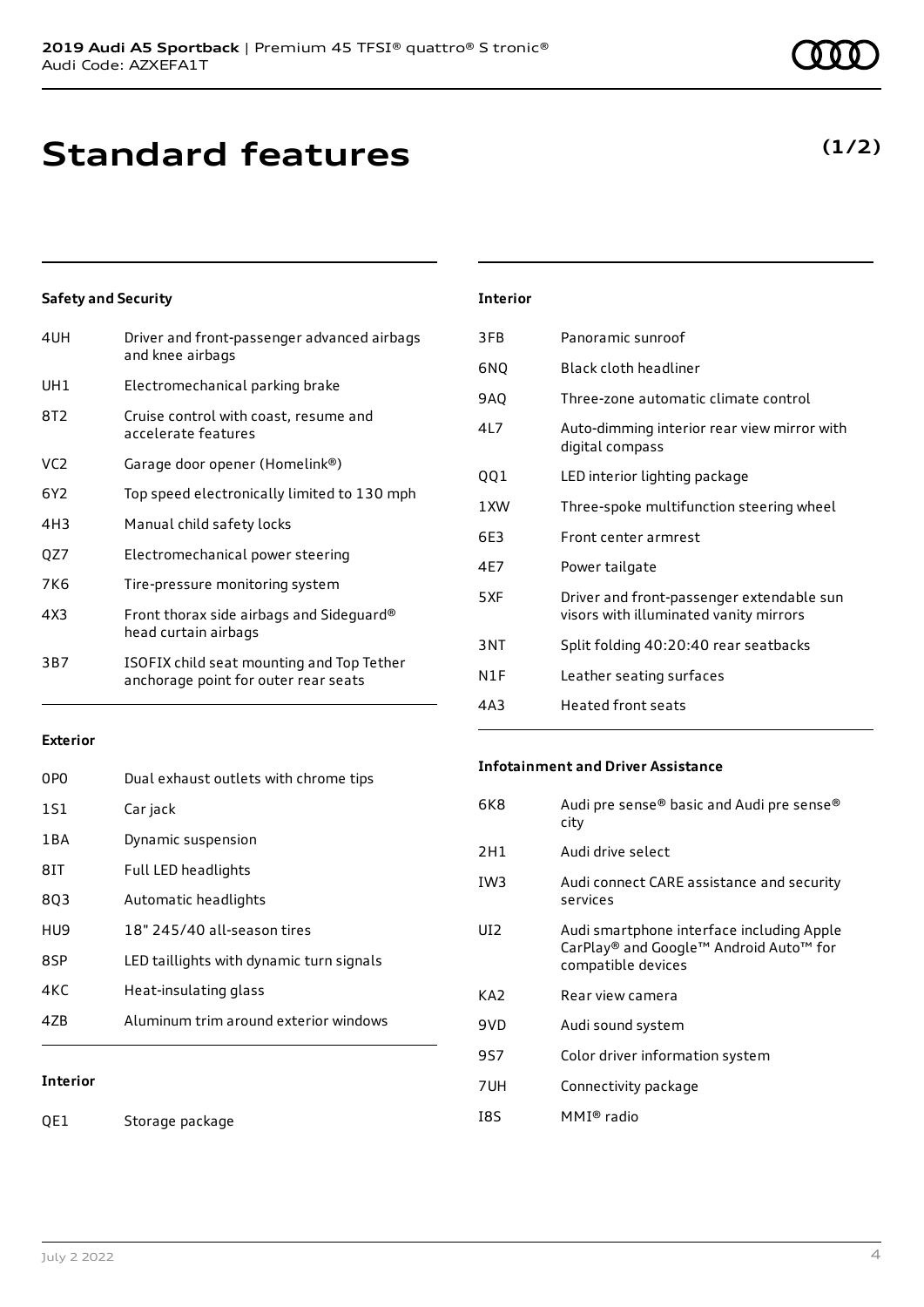**(2/2)**

## **Standard features**

### **Infotainment and Driver Assistance**

9ZX BLUETOOTH® wireless technology preparation for compatible devices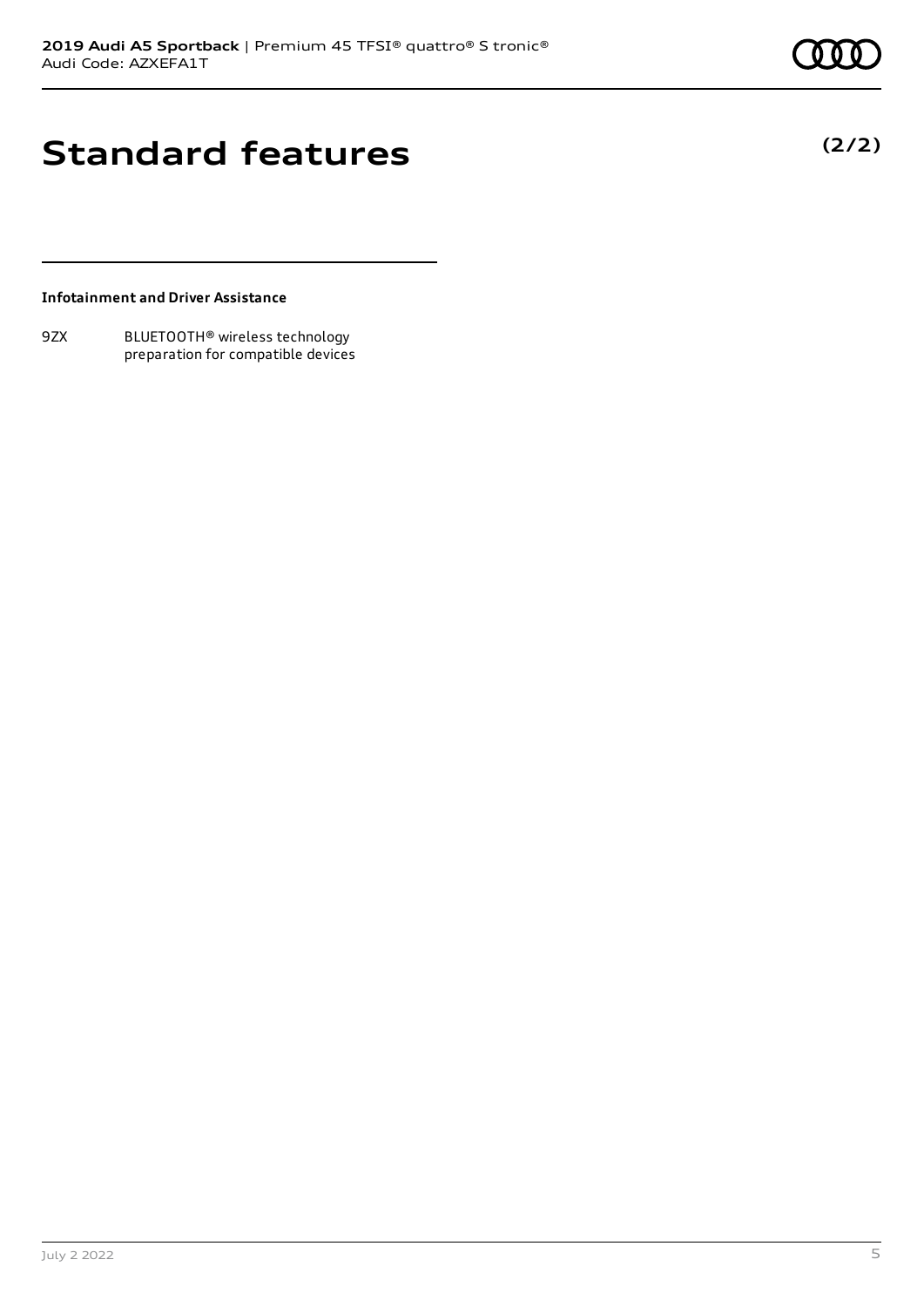# **Dealer remarks**

This 2019 Audi A5 Sportback Premium is offered to you for sale by Audi New Rochelle.

Sure, every Certified Pre-Owned Audi is rigorously inspected. However, a Certified Pre-Owned Audi A5 Sportback Premium from Audi New Rochelle offers complete peace of mind. Pull up in the vehicle and the valet will want to parked on the front row. This Audi A5 Sportback Premium is the vehicle others dream to own. Don't miss your chance to make it your new ride.

This wonderfully fuel-efficient vehicle offers a supple ride, quick acceleration and superior styling without sacrificing MPGs. Enjoy the grip and control of AWD performance in this nicely equipped Audi A5 Sportback Premium.

You can tell this 2019 Audi A5 Sportback has been pampered by the fact that it has less than 28,422mi and appears with a showroom shine. Marked by excellent quality and features with unmistakable refined leather interior that added value and class to the Audi A5 Sportback Premium.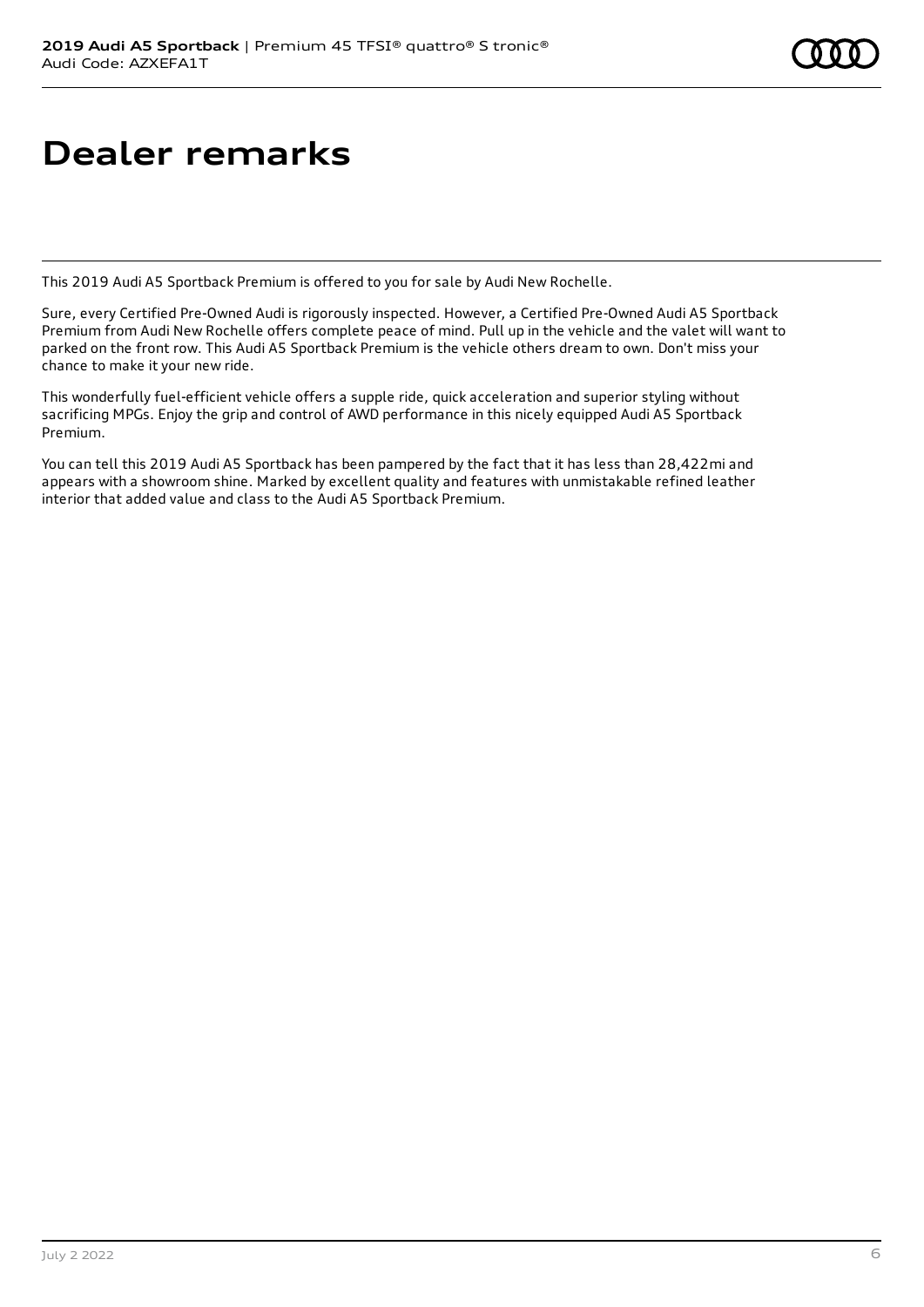# **Technical Specifications**

July 2 2022 7

### **Engineering | Performance**

Engine type 2.0-liter four-cylinder

| Acceleration (0 - 60 5.7 seconds seconds<br>mph) |                                               |
|--------------------------------------------------|-----------------------------------------------|
| Power Level                                      | 45                                            |
| Engine block                                     | Cast-iron                                     |
| Induction/fuel injection Turbocharged/FSI®       |                                               |
| Cylinder head                                    | Aluminum-alloy                                |
| Max. output ps/hp                                | 248 @ rpm                                     |
| stroke                                           | Displacement/Bore and 1,984/82.5 x 92.8 cc/mm |
| Top track speed <sup>1</sup>                     | 130 mph mph                                   |
| Torque                                           | 273 lb-ft@rpm                                 |
| Valvetrain                                       | 16-valve DOHC with Audi valvelift<br>system   |

### **Transmission | Drivetrain**

| Gear ratios: 6th         | 0.508:1                                                                                                             |
|--------------------------|---------------------------------------------------------------------------------------------------------------------|
| Gear ratios: 7th         | 0.386:1                                                                                                             |
| Gear ratios: Reverse     | 2.750:1                                                                                                             |
| Drivetrain type          | S tronic <sup>®</sup> dual-clutch                                                                                   |
| Gear ratios: Final Drive | 4.270:1                                                                                                             |
| Gear ratios: 4th         | 1.057:1                                                                                                             |
|                          |                                                                                                                     |
| Transmission             | Seven-speed S tronic <sup>®</sup> dual-clutch<br>automatic transmission and<br>quattro <sup>®</sup> all-wheel drive |
| Gear ratios: 5th         | 0.738:1                                                                                                             |
| Gear ratios: 2nd         | 2.190:1                                                                                                             |
| Gear ratios: 3rd         | 1.517:1                                                                                                             |
| Gear ratios: 1st         | 3.188:1                                                                                                             |

### **Electrical system**

| Alternator | 14 Volts - 110-150A  |
|------------|----------------------|
| Battery    | 12 Volts - 420A/75Ah |

### Steering type Electromechanical power steering

| seeching cipe                              | Etect: 01110 channed t power becching<br>system |
|--------------------------------------------|-------------------------------------------------|
| Turning diameter, curb- 36.1 ft<br>to-curb |                                                 |
| Steering ratio                             | 15.3:1                                          |

### **Suspension**

**Steering**

| Front axle | Five-link front suspension |
|------------|----------------------------|
| Rear axle  | Five-link rear suspension  |

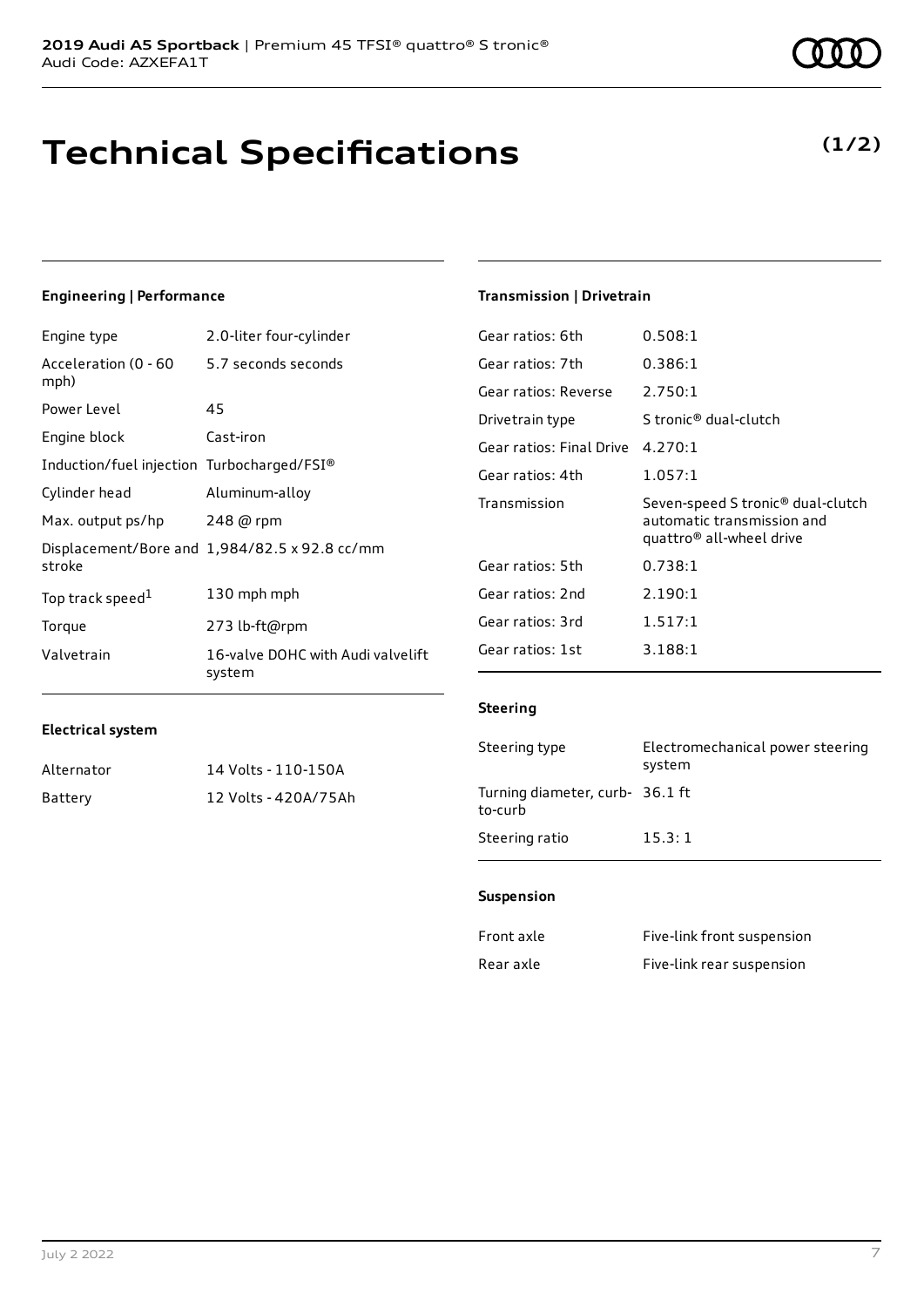# **Technical Specifications**

### **Brakes**

| Front brakes         | 13.3 (ventilated disc) in                                            |  |
|----------------------|----------------------------------------------------------------------|--|
| Rear brakes          | 13.0 (ventilated disc) in                                            |  |
| Parking brake        | Electromechanical                                                    |  |
| Body                 |                                                                      |  |
|                      |                                                                      |  |
| Material             | Multi-material body construction<br>(steel and aluminum composition) |  |
| Corrosion protection | Multistep anti-corrosion protection                                  |  |

### **Warranty | Maintenance**

| Warranty    | 4-year/50,000-mile Audi New<br>Vehicle Limited Warranty                                   |
|-------------|-------------------------------------------------------------------------------------------|
| Maintenance | 12-month/10,000-mile (whichever<br>occurs first) NO CHARGE first<br>scheduled maintenance |

### **Exterior Measurements**

| Height                        | 54.6 in    |
|-------------------------------|------------|
| Length                        | 186.3 in   |
| Wheelbase                     | $111.2$ in |
| Drag coefficient              | 0.29 Cw    |
| Overall width with<br>mirrors | 79.9 in    |
| Track rear                    | 61.7 in    |
| Track front                   | 62.5 in    |
| Curb weight                   | 3,726 lb   |

### **Interior measurements**

| Seating capacity                          | 5                      |
|-------------------------------------------|------------------------|
| Shoulder room, rear                       | 54.5 in                |
| Leg room, rear                            | $35.1$ in              |
| Shoulder room, front                      | 55.7 in                |
| Head room, rear                           | 37 in                  |
| Leg room, front                           | $41.3$ in              |
| Head room, front                          | 39.4 in                |
| Cargo volume, rear<br>seatbacks up/folded | 21.8/35.0 cu ft, cu ft |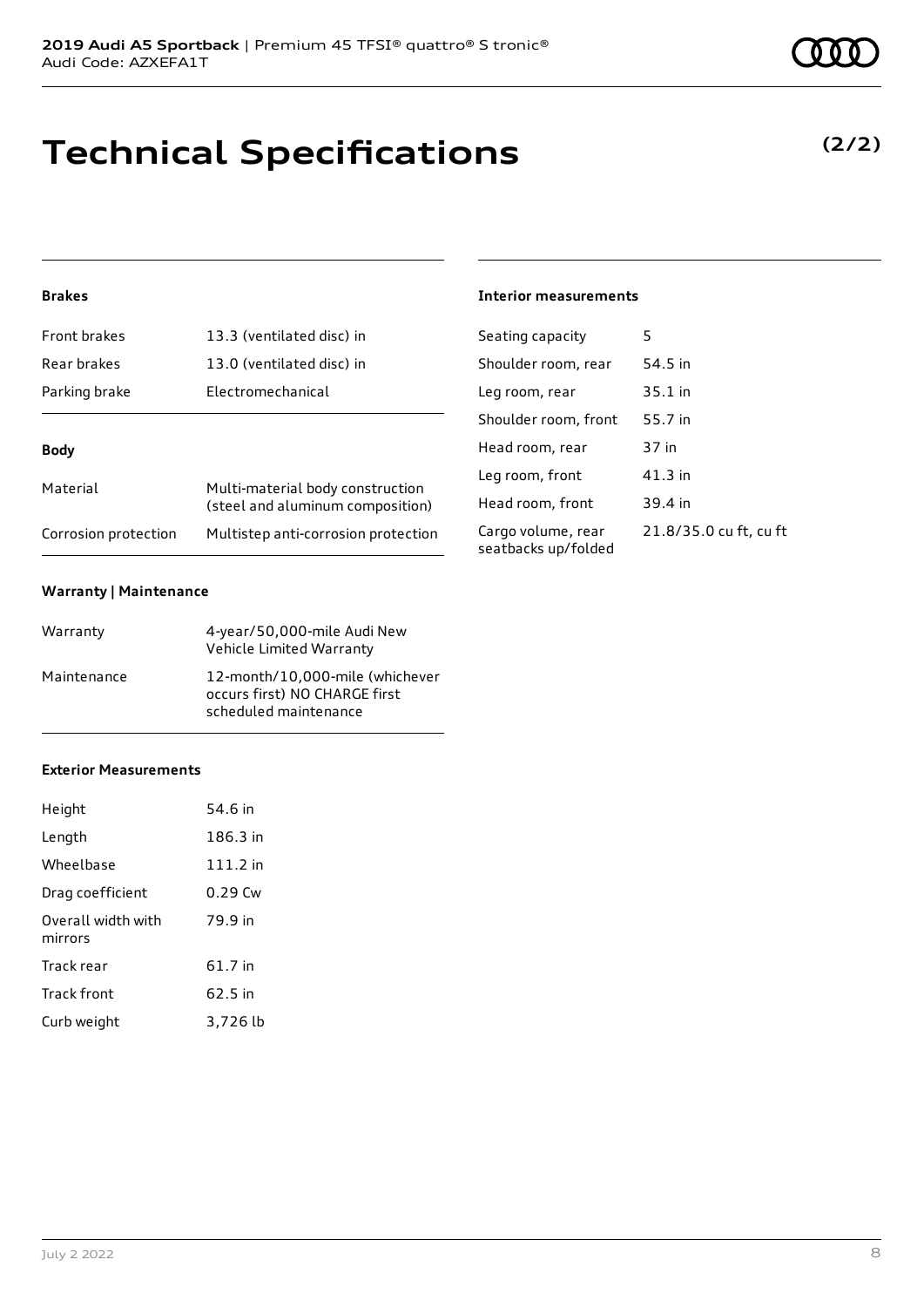## **Consumption- and emission**

**Consumption by NEDC**

combined 27 mpg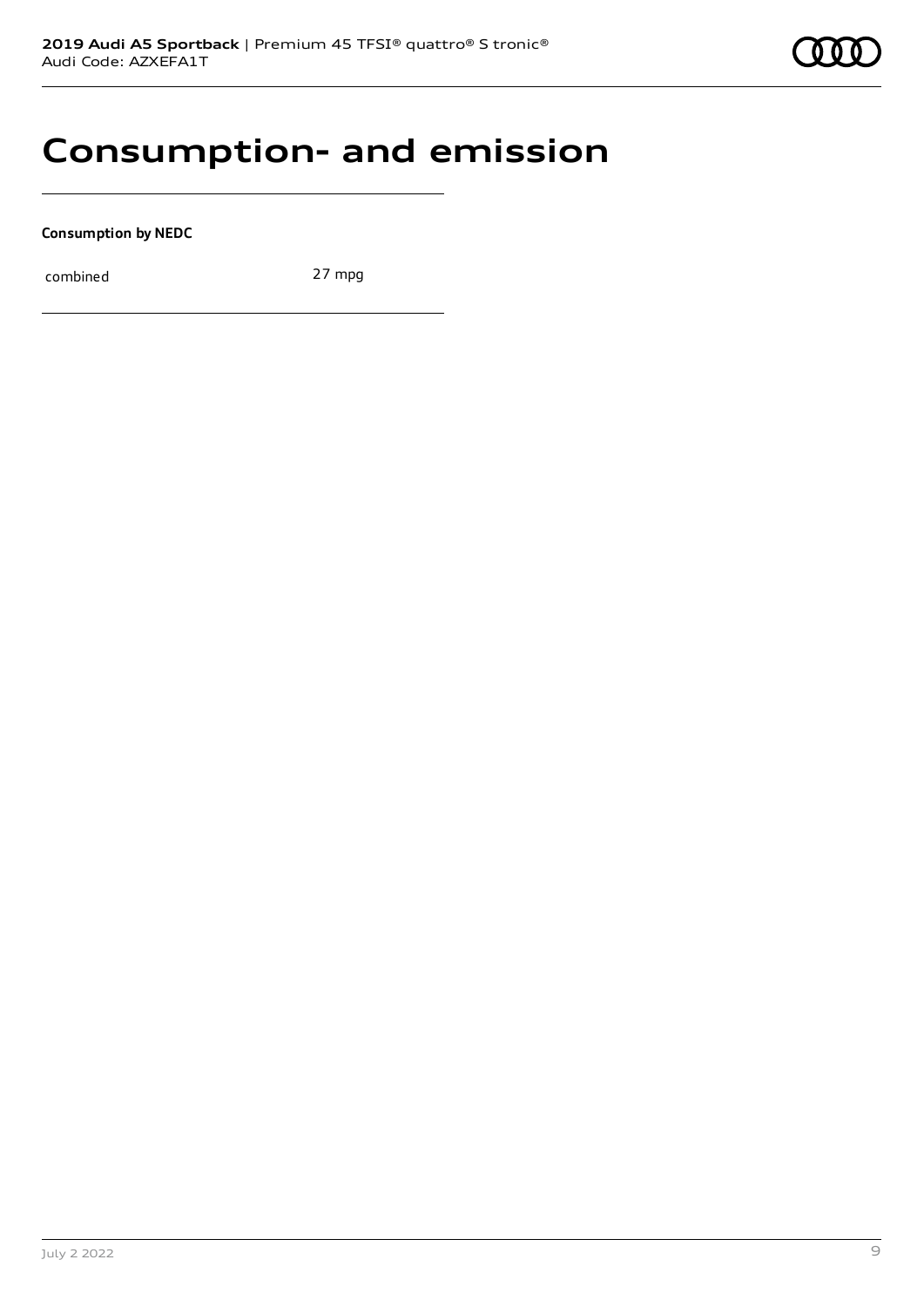

### **Contact**

Dealer **Audi New Rochelle**

2 Harrison Street 10801 New Rochelle NY

Phone: +19147792020 FAX: 9147792057

www: [https://www.audinewrochelle.com](https://www.audinewrochelle.com/)